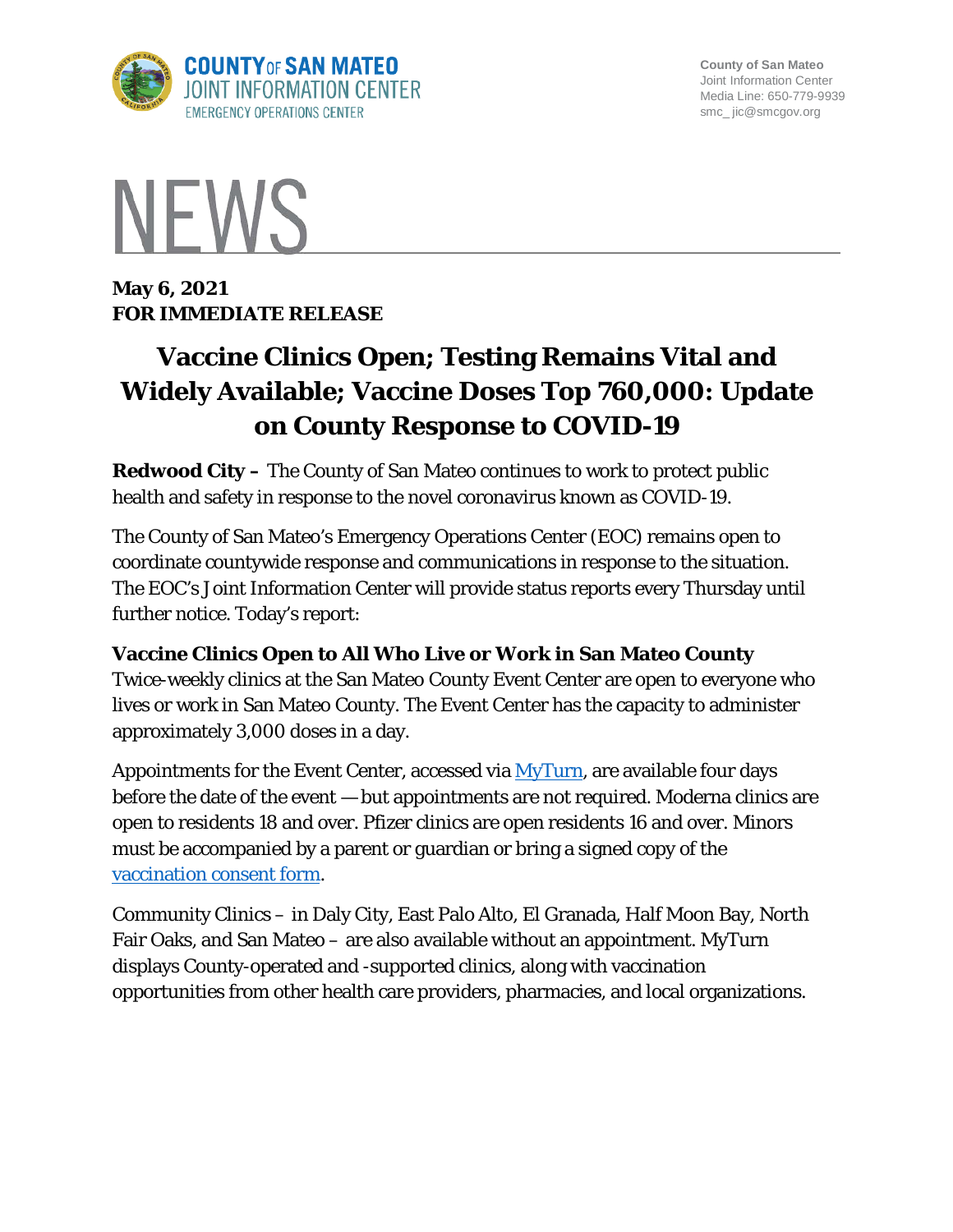You can sign up and search for specific vaccine clinics online at [MyTurn](https://myturn.ca.gov/landing) or by calling (833) 422-4255 (Monday-Friday 8 a.m.-8 p.m., Saturday-Sunday 8 a.m.-5 p.m.) for assistance.

San Mateo County Health strongly urges to everyone to get vaccinated immediately wherever the vaccine is available to you.

#### **Vaccine for Homebound Residents**

County Health is providing in-home COVID-19 vaccinations to residents unable to leave home due to age, disability, or medical reason.

Please contact County partner HR Support at (855) 330-3763 or (510) 363-0051 to see if you or a loved one qualify for homebound vaccination.

Kaiser Permanente and Sutter Health offer in-home vaccination services to their homebound patients. Contact them directly to learn more.

Homebound resident may also contact [MyTurn](https://myturn.ca.gov/landing) online or by calling (833) 422-4255 (Monday-Friday 8 a.m.-8 p.m., Saturday-Sunday 8 a.m.-5 p.m.) for assistance.

# **COVID-19 Testing and Contact Tracing**

Testing remains important so public health officials can track the disease and so those who test positive can receive early care. Testing for COVID-19 is available for everyone who lives or works in San Mateo County regardless of symptoms.

San Mateo County has recently increased testing capacity by almost 5,000 tests per week. New appointments and testing locations are now available.

Learn more and make an appointment at<https://www.smcgov.org/testing>

# **For Older Residents, Fresh Home-Delivered Meals Fuel the Body and Spirit**

This Sunday, May 9, marks one year since the first older San Mateo County residents at high risk for COVID-19 received meals delivered to their home through the Great Plates Delivered program. The scale of the service is captured in the numbers:

- ► More than 2,300,000 meals delivered
- ► 81 local participating restaurants and caterers
- ► \$52 million generated in local economic activity

The most important number of all: 4,500 older adults served.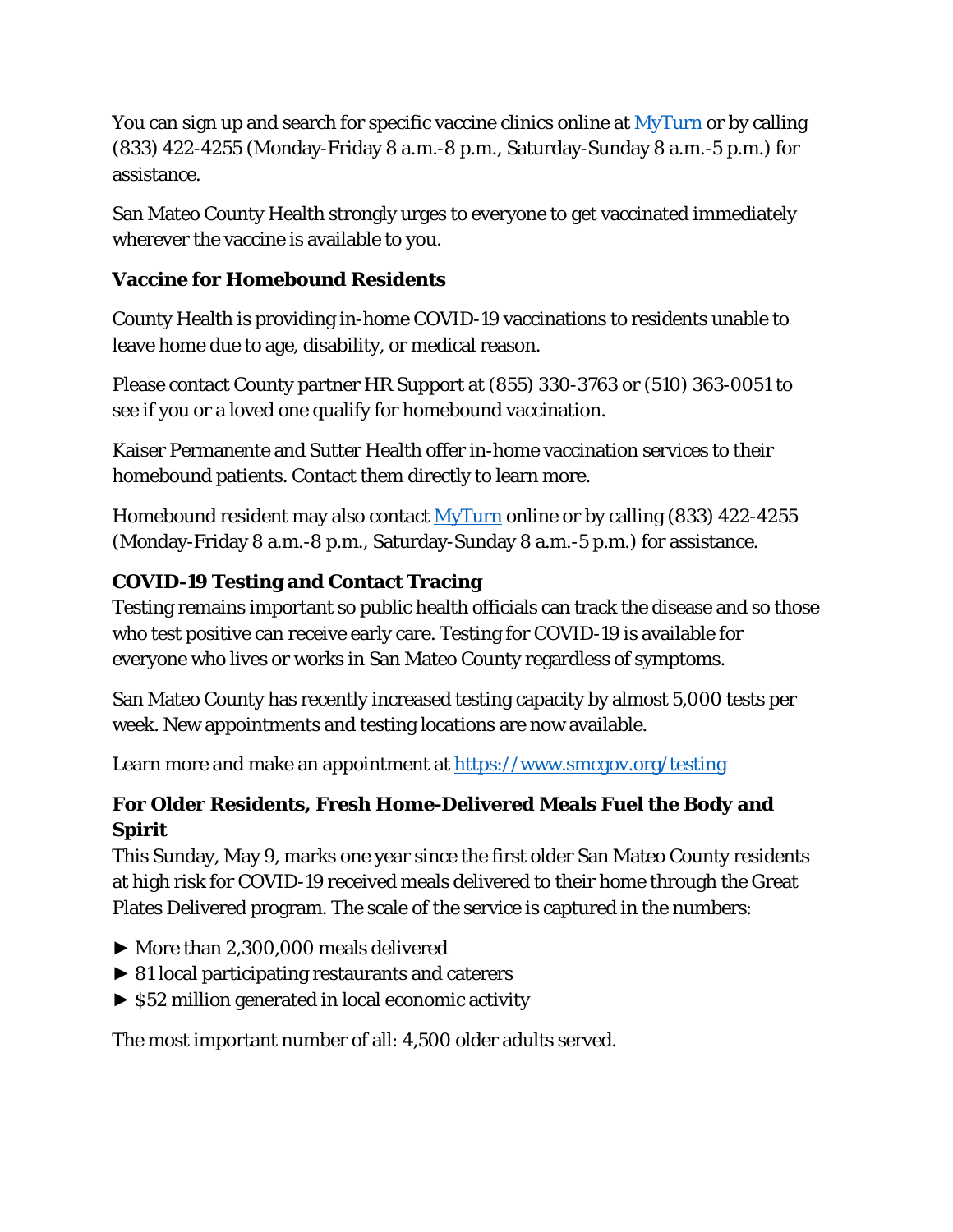Learn more at [https://www.smcgov.org/press-release/older-residents-fresh-home](https://www.smcgov.org/press-release/older-residents-fresh-home-delivered-meals-fuel-body-and-spirit-during-pandemic)[delivered-meals-fuel-body-and-spirit-during-pandemic](https://www.smcgov.org/press-release/older-residents-fresh-home-delivered-meals-fuel-body-and-spirit-during-pandemic)

#### **First Wave of Relief Checks for Food and Beverage Service Industry**

Some of the businesses hit hardest by the pandemic – small restaurants, breweries and wineries – are now receiving \$10,000 grants thanks to a coordinated effort to keep local residents employed and the economy vibrant in San Mateo County.

The \$10,000 grants are being awarded through the Restaurant, Brewery and Winery Relief Program, an ambitious effort from the San Mateo County Strong Fund. Learn more at [https://www.smcgov.org/press-release/first-wave-relief-checks-struggling](https://www.smcgov.org/press-release/first-wave-relief-checks-struggling-food-and-beverage-service-industry)[food-and-beverage-service-industry](https://www.smcgov.org/press-release/first-wave-relief-checks-struggling-food-and-beverage-service-industry)

# **Vaccine Doses Administered Tops 760,000**

A total of 474,932 individuals have received at least one COVID-19 vaccine shot in San Mateo County as of Tuesday, May 4, 2021. This represents 73.9 percent of county residents age 16 and older.

Of the total, 320,968 individuals have completed the vaccination series, bringing the total number of doses administered to 766,426.

# **COVID-19 Case Counts**

County Health reports a total of 41,690 total cases of COVID-19 as of Wednesday, April 28, 2021. Deaths attributed to COVID-19 stand at 567.

Additional information, such as cases by age group, cases by race/ethnicity and deaths by age, is available at [https://www.smchealth.org/data-dashboard/county-data](https://www.smchealth.org/data-dashboard/county-data-dashboard)[dashboard](https://www.smchealth.org/data-dashboard/county-data-dashboard)

#### **New Park Closing Hours**

Closing times at County Parks have been extended to 8 p.m. Most County parks, regional trails and playgrounds are open. Learn more at<https://parks.smcgov.org/>

# **San Mateo County Libraries Frequently Asked Questions**

Most San Mateo County Libraries locations are offering a combination of in-library express service and a continuation of curbside services, which include hold appointment pickups and walk-up service.

For locations, hours and frequently asked questions, go to [https://smcl.org/faq/express-service/#faq\\_2806968](https://smcl.org/faq/express-service/#faq_2806968)